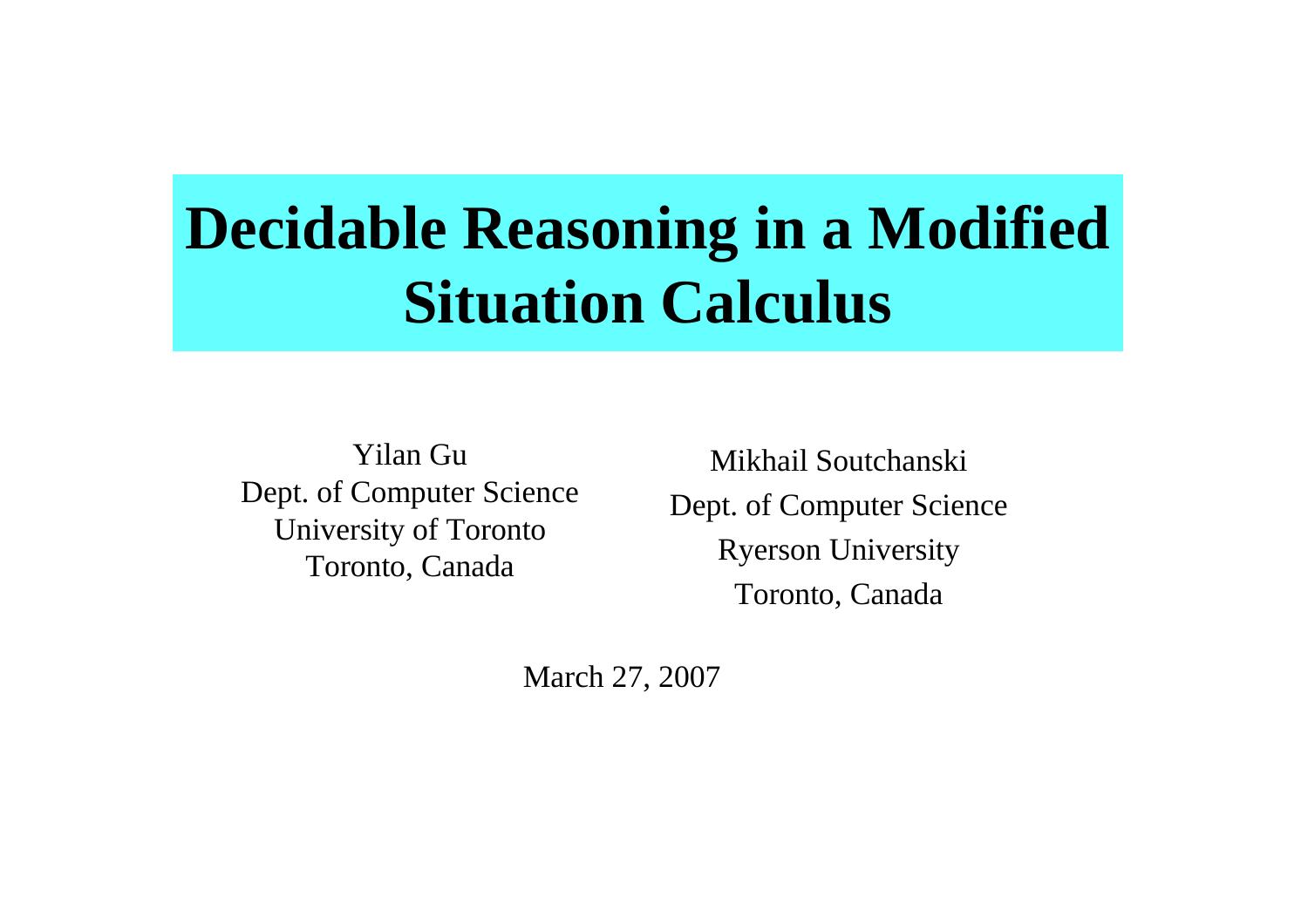## **Shopping Online**



Clients (customers)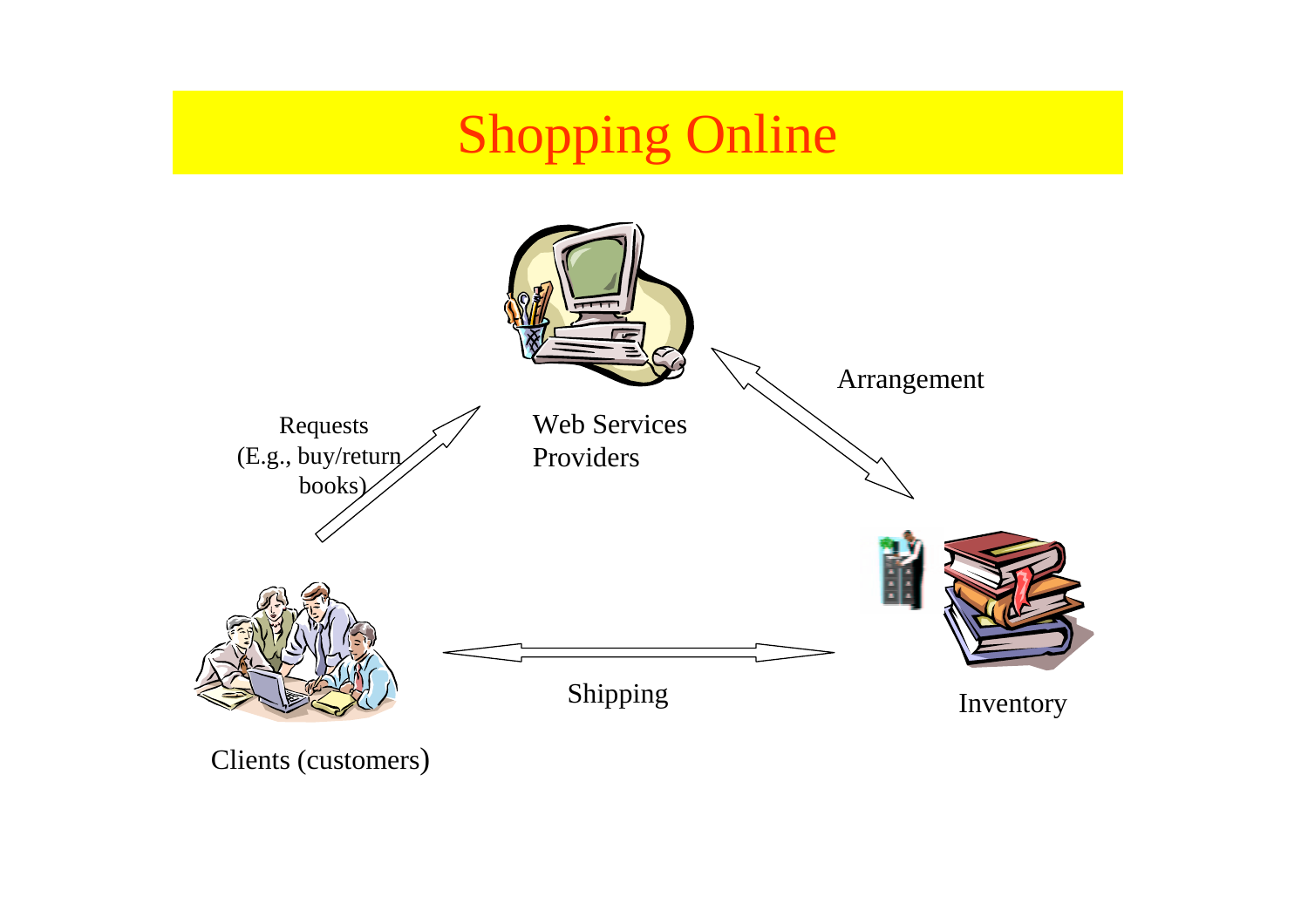#### **Motivations**

- •Usually Web servers do not have complete information (OWA)
- •• Need composition of atomic services to implement clients' requests
- •Integrating Semantic Web (OWL) with Web services
- • Representing the dynamics
	- What needs to be represented?
		- Atomic services (i.e., primitive actions) in dynamic environment: effects of actions, preconditions for actions
	- Requirements:
		- Represent actions with arguments varying over large/infinite domains (E.g., people, weight, time)
		- Be able to represen<sup>t</sup> knowledge such as "*there exist some …*"
- •• What do we care about?
	- –Reasoning: **Executability Problem**, **Projection Problem, Progression Problem**
	- –Expectations: efficient reasoning (here, decidability), soundness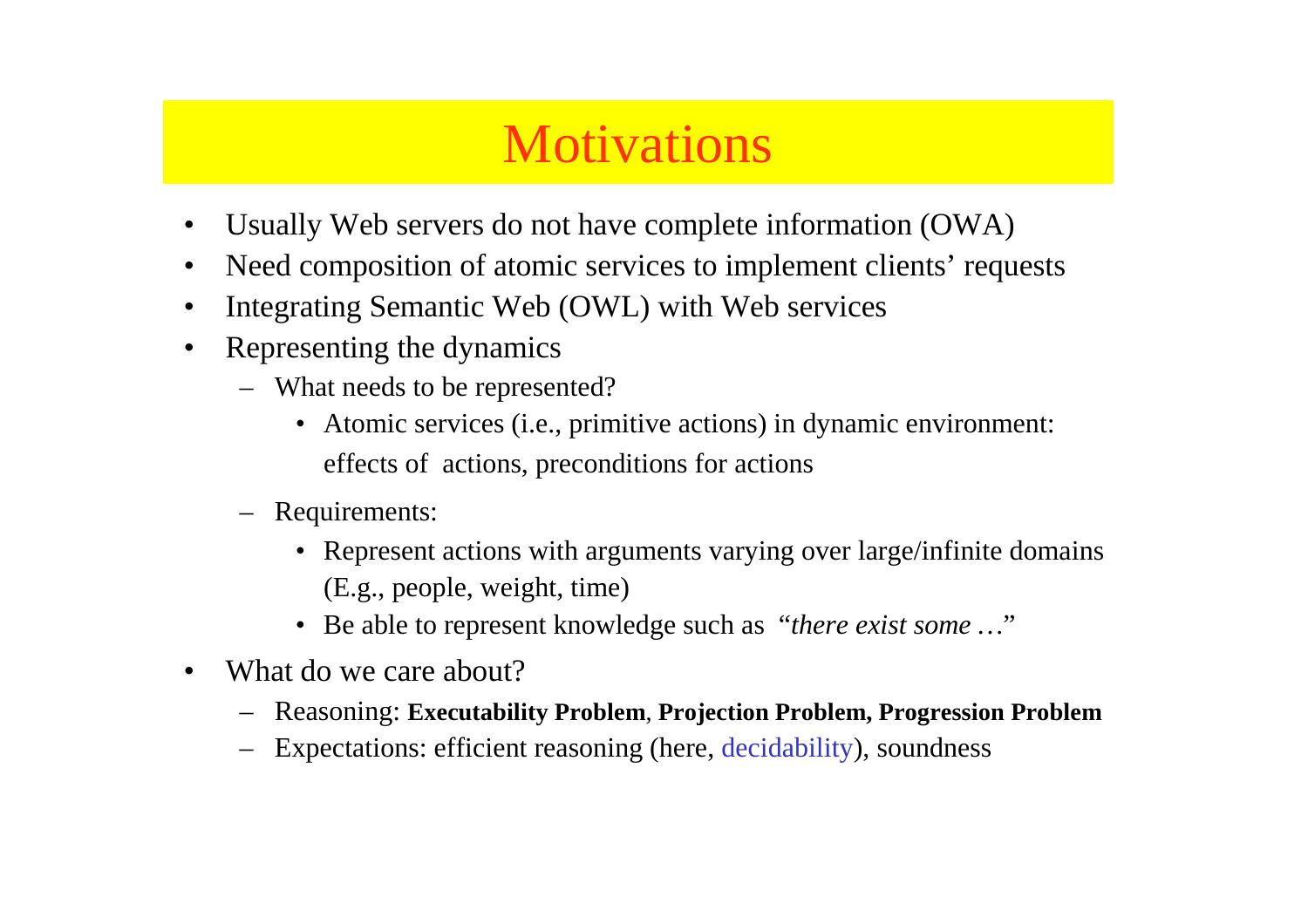#### The Situation Calculus (SC)

- •A first-order logic language
- •• Three sorts:
	- Actions: *buyBook(x,y), returnBook(x,y),* …
	- – $-$  Situations:  $S_0$ ,  $do(a,s)$ ,  $do([a_1,...,a_n],s)$
	- Objects: things other than actions and situations
- $\bullet$ Fluents: domain features whose truth values may vary

 $instore(x, s), boughtBook(x, y, s), bought(x, y, s)$ …

- •• Basic action theory (BAT)  $\mathcal D$ 
	- Precondition axioms for actions *<sup>D</sup>ap*:  $Poss(buyBook(x, y), s) \equiv client(x) \wedge book(y) \wedge instructor(y, s)$
	- Successor state axioms *<sup>D</sup>ss*:  $bought(x, y, do(a, s)) \equiv a = buyBook(x, y) \lor a = buyCD(x, y) \lor a$  $bought(x, y, s) \land \neg (a = returnBook(x, y) \lor a = returnCD(x, y))$
	- Axioms for initial theory  $\mathcal{D}_{\text{SO}}$ :
		- Facts known to be true in the situation  $S_0$
		- Non-changeable facts
		- Open World Assumption: the initial theory about  $S_0$  is logically incomplete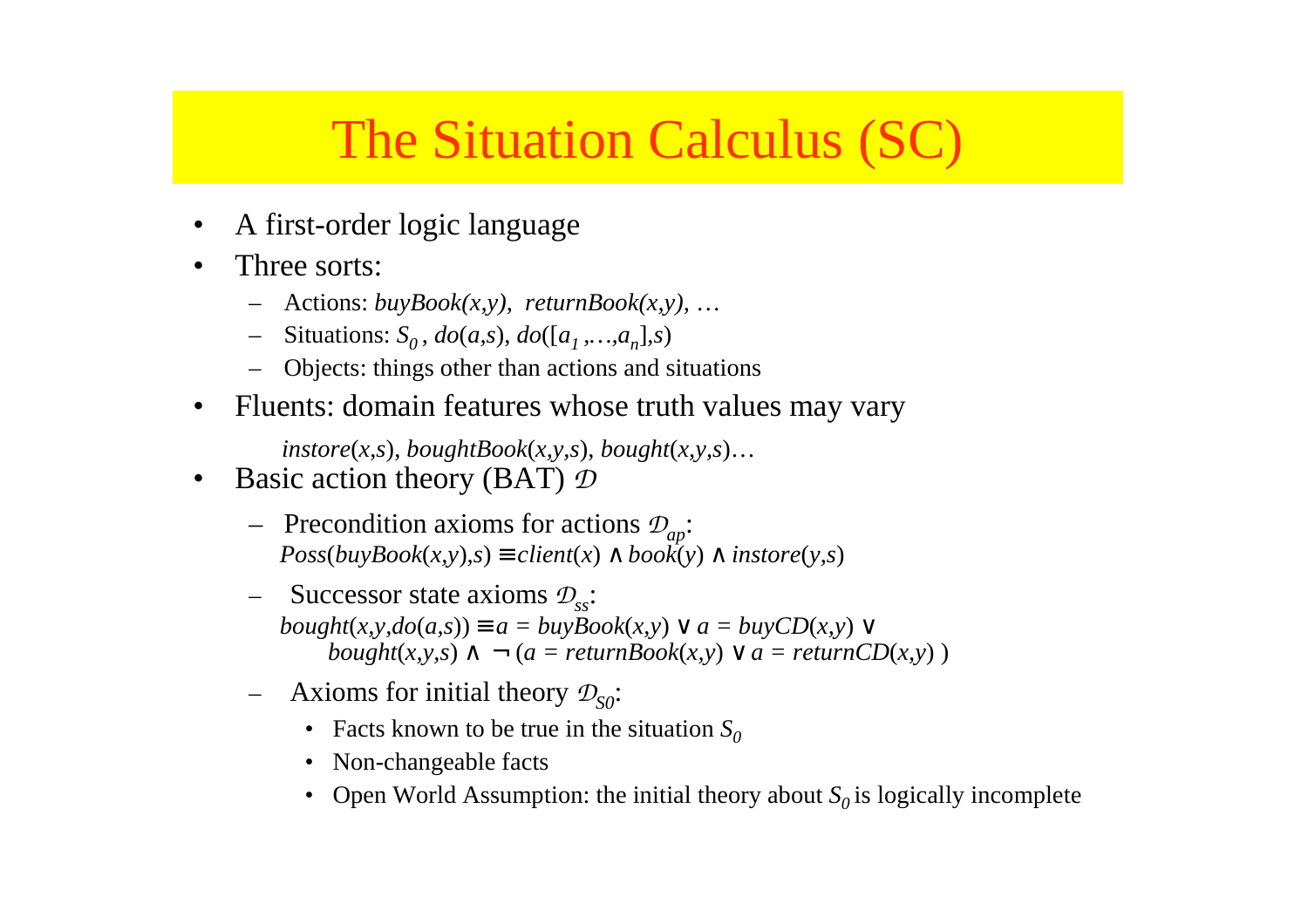#### Reasoning about Actions in SC

- •Projection problem: for a regressable SC sentence W, decide whether  $\mathcal{D}$  |= W
- •Executability problem: given a sequence of actions  $A_1$ ;  $\ldots$ ;  $A_n$ , decide whether  $D$  |=  $Poss(A_1, S_0)$  ∧  $Poss(A_2, do(A_1, S_0))$  ∧ … ∧  $Poss(A_n, do([A_1, ..., A_{n-1}], S_0))$
- •Key reasoning mechanism – the regression operator *R* (Waldinger, 1977)
- •Successor state axioms suppor<sup>t</sup> regression in <sup>a</sup> natural way (Reiter, 2001):

If  $F(x_1, ..., x_n, do(a, s)) \equiv \Psi_F(x_1, ..., x_n, a, s)$ , then  $\mathcal{R}[F(t_1,...,t_n,do(A,S))] = \mathcal{R}[\Psi_F(t_1,...,t_n,A,S)].$ 

$$
W_0(S_0) \xrightarrow{R} \bullet \bullet \bullet \bullet \xrightarrow{R} W'(do[a_1, \ldots, a_{n-1}], S_0) \xrightarrow{R} W(do[a_1, \ldots, a_n], S_0)
$$

•Important properties for regression:

(1) 
$$
\mathcal{D} \models W \equiv \mathcal{R}[W]
$$
,   
(2)  $\mathcal{D} \models W$  iff  $\mathcal{D}_{SO} \cup \mathcal{D}_{una} \models \mathcal{R}[W]$ .

*Advantage*: compac<sup>t</sup> representation of actions and their effects.

*Disadvantage*: reasoning about actions in general is undecidable under the open world assumption (OWA).

*Solution*: Consider C<sup>2</sup> - a fragment of the first-order logic with counting.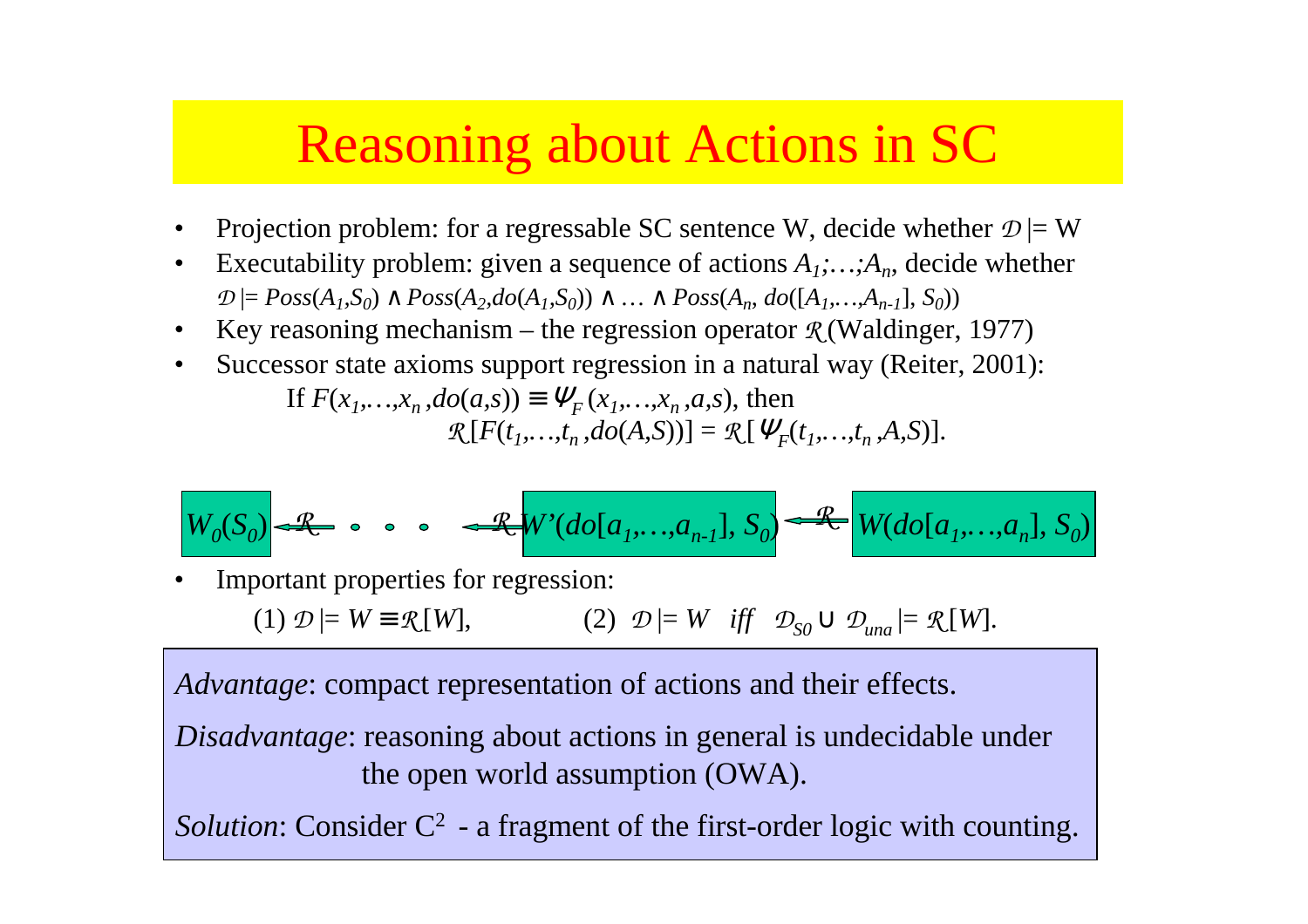## Description Logics vs.  $\mathbb{C}^2$

- • Description logics
	- Foundation of OWL
	- A variety of logics
	- *− ALCQIO* (□, □ , ¬, | , *id*)
- $ALCQIO\Box, \Box, \neg, \vert, id)$  vs.  $C^2$
- C<sup>2</sup>: a fragment of FOL
	- At most two variables *x, y, <sup>=</sup>*
	- No function symbols
	- Add counting quantifiers ∃≥*n,* ∃≤*<sup>n</sup>*
- Concept names <sup>⇔</sup> unary predicates *instore* ------- *instore*(*x*)
- Role names ⇔ binary predicates *boughtBook* ------ *boughtBook*(*x,y*)
- E.g., ∃≥*nR.C* <sup>⇔</sup> ∃≥*<sup>n</sup> y.R*(*x,y*) <sup>∧</sup> *C*(*y*) , ∀*R.C* <sup>⇔</sup> ∀ *y.R*(*x,y*) <sup>⊃</sup> *C*(*y*)  $\neg C \Leftrightarrow \neg C(x)$ ,  $CI \Box C2 \Leftrightarrow CI(x) \wedge C2(x)$
- Advantages
	- Many features in Semantic Web can be easily represented in  $\mathbb{C}^2$ .
	- The reasoning in  $C^2$  can also be translated into DLs.
	- May use current existing efficient DL reasoners for  $C^2$  formulas.

*ALCQIO*( , , <sup>¬</sup>, | , *id*) <sup>⇔</sup> C2, the translation algorithm is linear in the size of the given formula, both logics are decidable even under OWA.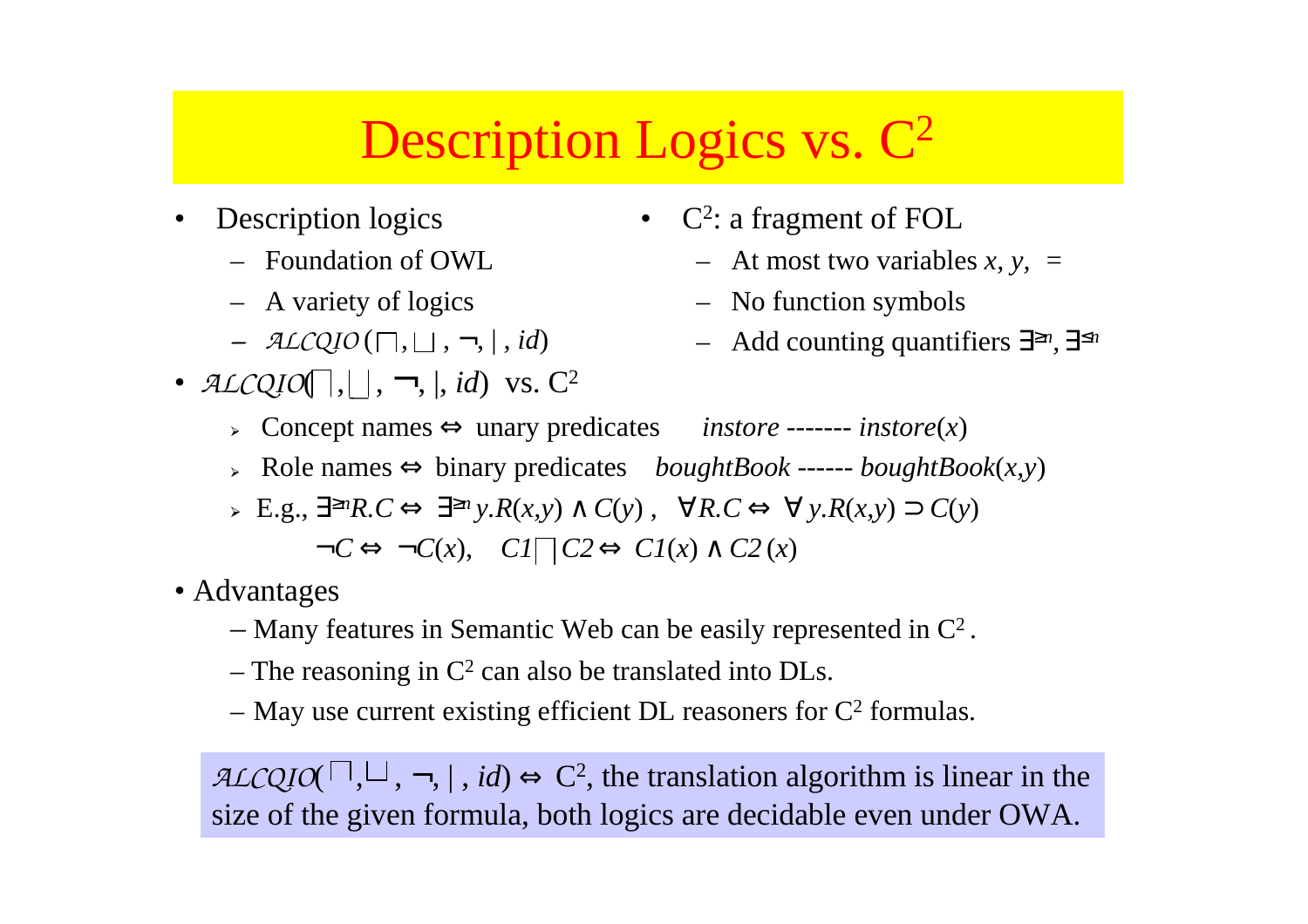#### The Decidable Situation Calculus  $\mathcal{L}^{\text{\tiny{DL}}}_{\text{\tiny{SC}}}$

Purpose: to ensure the formula resulting from regression is a  $C<sup>2</sup>$  formula.

- • Sorts:
	- Terms of sort *objects* are either variable *<sup>x</sup>*, variable *y*, or constants
	- Action functions have at most two arguments
	- Variable symbol *<sup>a</sup>* of sort *action* and symbol *<sup>s</sup>* of sort *situation* are the only additional variables allowed in  $\mathcal{L}_{SC}^{DL}$  theories
- •• Fluents with either two or three arguments:
	- (Dynamic) concepts *instore*(*x,s*), ….
	- (Dynamic) roles *boughtBook*(*x,y,s*)*, bought*(*x,y,s*), …
- •• Facts with either one or two arguments:
	- (Static) concepts *person*(*x*), *client*(*x*), *book*(y), *cd*(y),…
	- (Static) roles *hasCreditCard*(*x,y*), …
- •Logic: add counting quantifiers ∃≥*n,* ∃≤*<sup>n</sup>*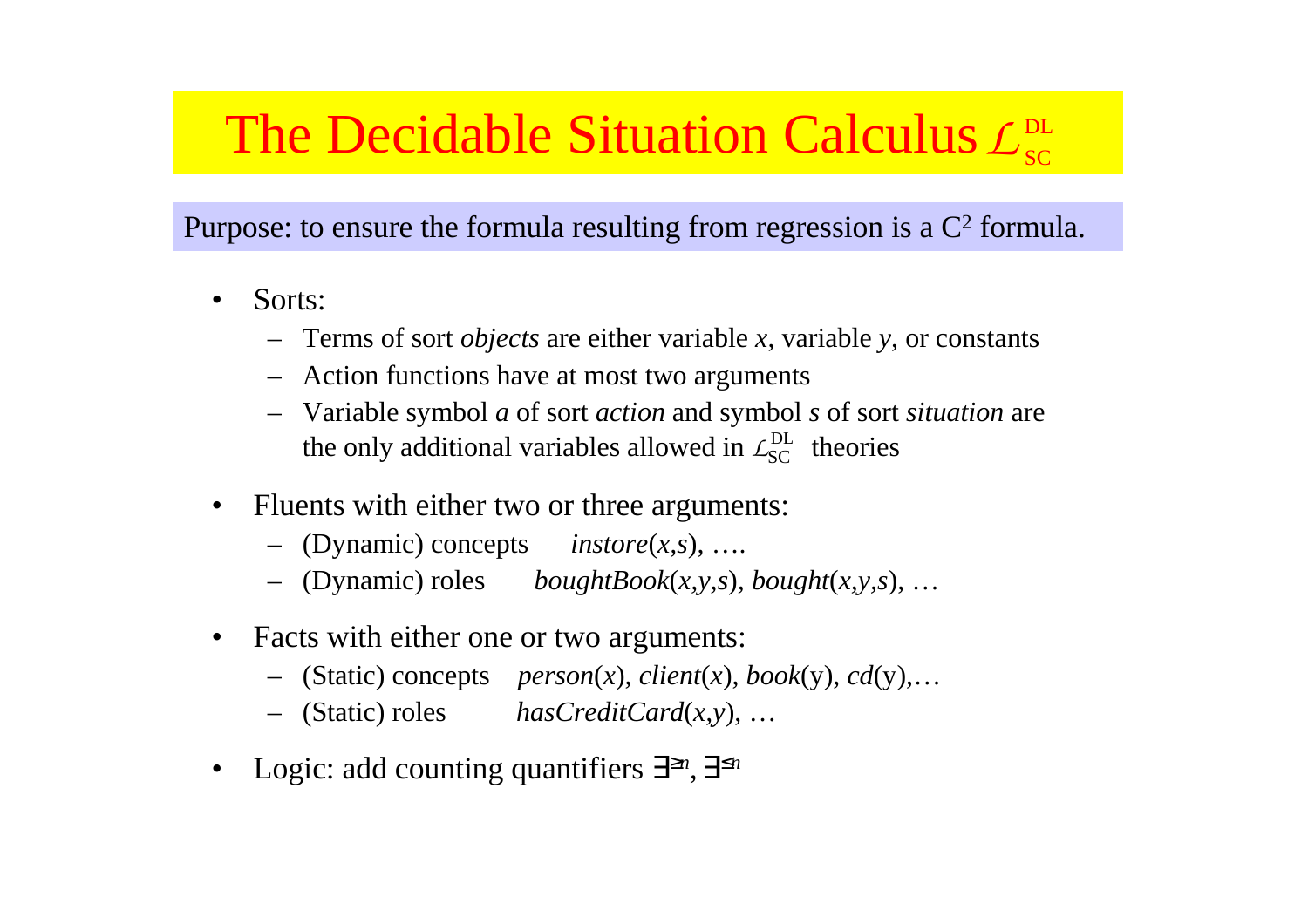## **Basic Action Theory of**  $\mathcal{L}_{\text{sc}}^{\text{DL}}$

- •• Precondition axioms: The RHS is a C<sup>2</sup> formula if *s* is suppressed
- $\bullet$ • Successor state axioms:
	- Allow counting quantifiers
	- Variables *<sup>a</sup>* and *<sup>s</sup>* are free in the RHS of the axioms
	- Moreover, *x,y, <sup>a</sup>* and *<sup>s</sup>* are the only variables (both free and quantified)
- $\bullet$ • Axioms for initial databases: Each axiom is a  $C^2$  formula if  $S_0$  is suppressed
- $\bullet$  Acyclic TBox axioms (terminology):
	- $−$  Dynamic ones:  $C(x,s) \equiv \Phi_C(x,s)$  (*C defined* dynamic concept)
	- − Static ones:  $C(x) \equiv \Phi_C(x)$  (provided in the  $\mathcal{D}_{S_0}$ )
	- – The RHS is <sup>a</sup> C2 formula when the situation argumen<sup>t</sup> *<sup>s</sup>* is suppressed E.g.,  $valCust(x, s) \equiv person(x) \land (\exists^{\geq 3} y) \; bought(x, y, s) \land \text{book}(y)$

 $client(x) \equiv person(x) \land (\exists y) \text{ hasCreditCard(x,y)}$ 

- Reasoning: use lazy unfolding for dynamic axioms
- $\bullet$ • RBox axioms (role inclusions):
	- *R1*⊃*R2* for roles *R1*, *R2*
		- E.g. *, boughtBook*(*x,y,s*) <sup>⊃</sup> *bought*(*x,y,s*)*, boughtCD*(*x,y,s*) <sup>⊃</sup> *bought*(*x,y,s*)
	- Correctly compiled in *<sup>D</sup>SS , <sup>i</sup>*.e., *<sup>D</sup> |=* (<sup>∀</sup> *x,y,s*).*R1*(*x,y*)[s] <sup>⊃</sup> *R2*(*x,y*)[s]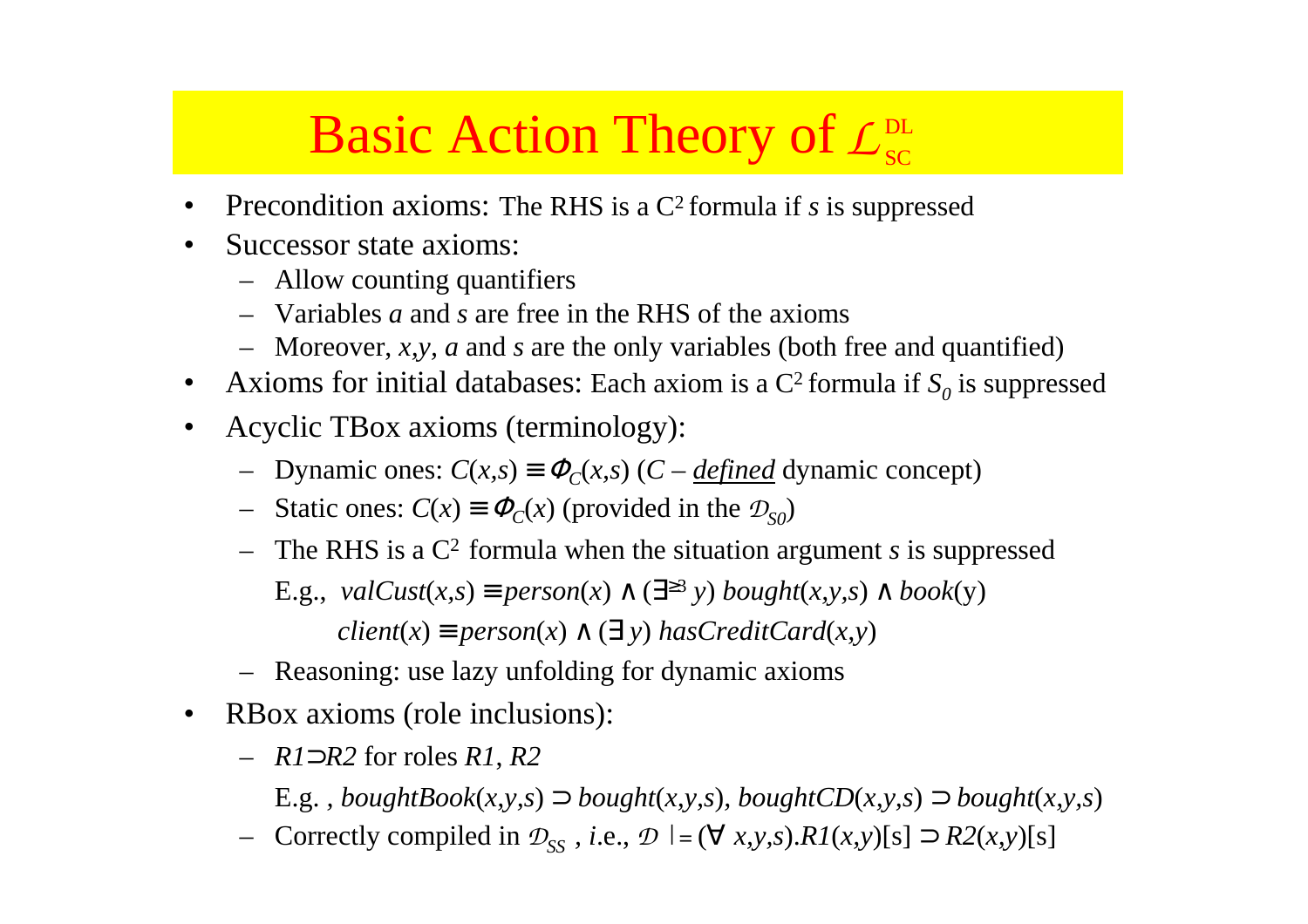## Reasoning: Regression **<sup>+</sup>** Lazy Unfolding

- • Expectations
	- $-$  Resulting formula should be  $C^2$  if  $S_0$  is suppressed
	- Be able to handle dynamic TBox axioms
- •• Reiter's regression operator is not suitable:
	- It introduces new variables to deal with quantifiers
- Formula *W* that is regressable in  $L_{SC}^{DC}$ •
	- -- All situation terms in *W* have a syntactic form  $do([A_1, ..., A_{n-1}], S_0)$
	- Variables in *W* can only include *x, y*
- • Modified regression operator *R*
	- When *W* is not atomic, the operator is still defined recursively E.g., *R* [*W1*∧*W2*] <sup>=</sup> *R* [*W1*] <sup>∧</sup> *R* [ *W2*], …
	- *Add R* [∃≥<sup>n</sup> *<sup>v</sup>*.*W*] <sup>=</sup> ∃≥<sup>n</sup> *<sup>v</sup>*.*R* [*W*]
	- *Reuse* variables <sup>x</sup> and y when *W* is atomic
	- *Lazy unfolding***:** use TBox axioms when *W* is <sup>a</sup> defined dynamic concep<sup>t</sup>
	- *Apply* Unique name axioms for actions (to ge<sup>t</sup> rid of action functions)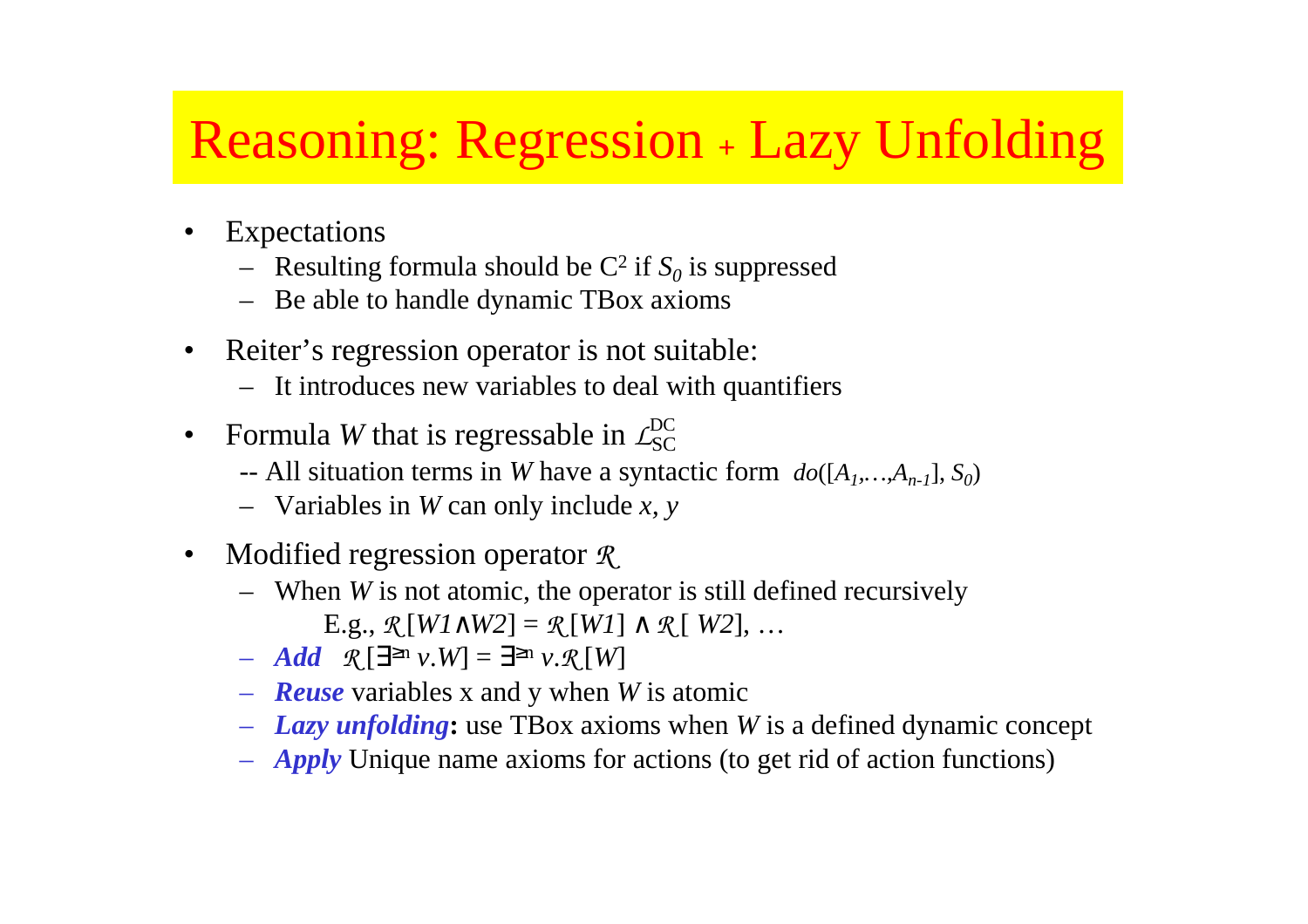#### A Regression Example in  $\mathcal{L}_{\text{sc}}^{\text{DL}}$

•Example: online shopping

*A1* <sup>=</sup> *buyCD*(Tom, BackStreetBoys)

*A2* <sup>=</sup> *buyBook*(Tom, HarryPotter)

*A3* <sup>=</sup> *buyBook*(Tom, TheFirm)

 $\mathcal{R}$   $[(\exists x).\mathit{valCust}(x, \mathit{do}([A1,A2,A3],S_0))]$ 

- $= \mathcal{R}[(\exists x)$ .  $person(x) \land (\exists^{\geq 3} y)$   $bought(x, y, do([A1, A2, A3], S_0)) \land book(y)]$ (lazy unfolding)
- = (∃ *<sup>x</sup>*). *person*(*x*) <sup>∧</sup> (∃≥<sup>3</sup> *<sup>y</sup>*) *R* [*bought*(*x, y, do(*[*A1,A2,A3*], *S0*)) <sup>∧</sup> *book(y)*)]
	- = … (recursively do regression using the successor state axioms)
	- = (∃ *<sup>x</sup>*). *person*(*x*) <sup>∧</sup> (∃≥<sup>3</sup> *<sup>y</sup>*) [(*x=*Tom <sup>∧</sup> *<sup>y</sup>* <sup>=</sup> TheFirm) <sup>∨</sup>

(*x=*Tom <sup>∧</sup> *y* <sup>=</sup> HarryPotter) <sup>∨</sup> (*x=*Tom <sup>∧</sup> *y* <sup>=</sup> BackStreetBoys) <sup>∨</sup> *bought* $(x, y, S_0)$ ]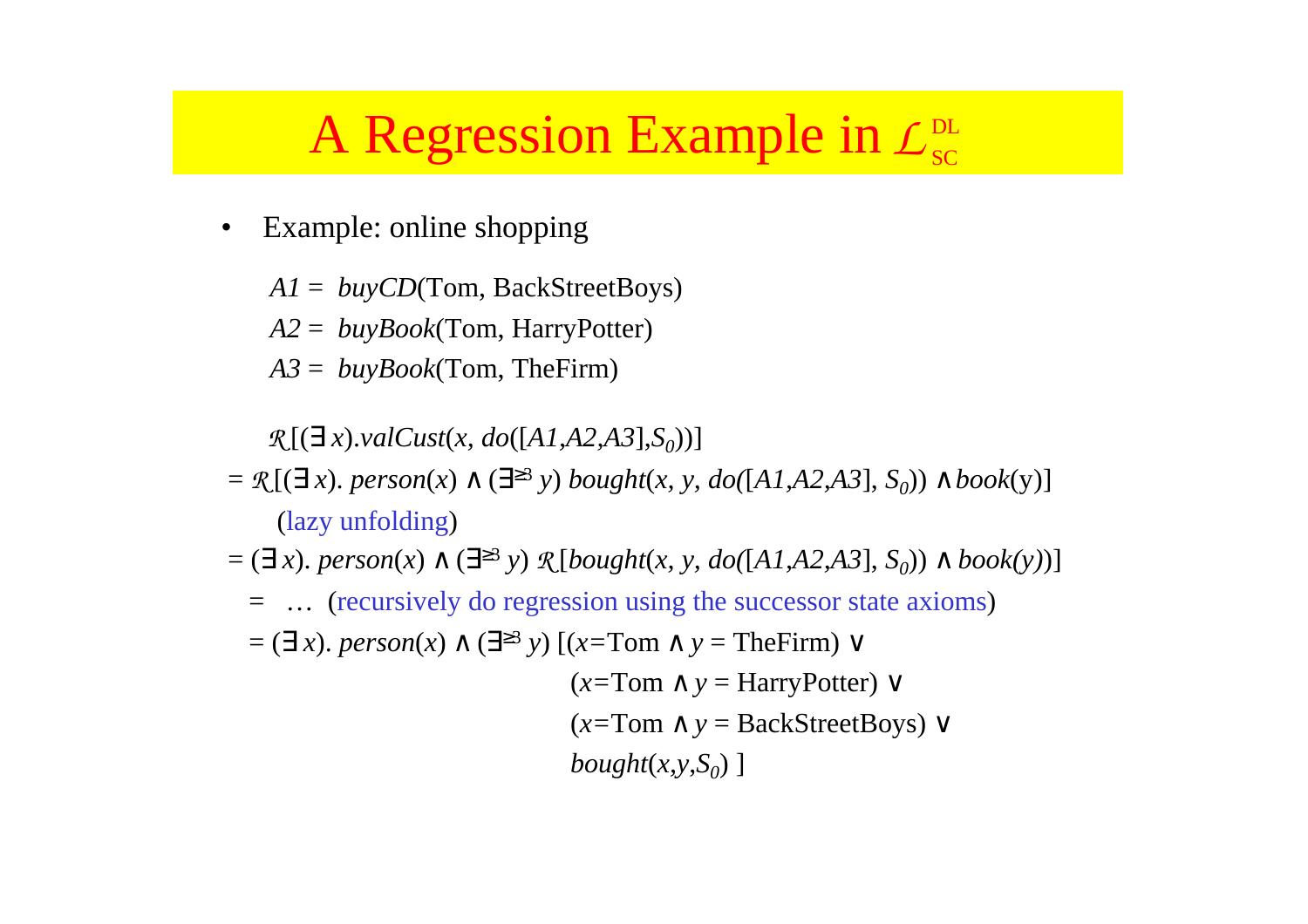#### Important Properties

- •• Suppose *W* is a regressable formula of  $\mathcal{L}_{SC}^{DL}$  with BAT  $\mathcal D$ 
	- The regression *R* [*W*] terminates in <sup>a</sup> finite number of steps
	- $\mathcal{R}[W]$  is a C<sup>2</sup> formula, if  $S_0$  is suppressed
	- $\mathcal{D}$   $\models$   $W \equiv \mathcal{R}[W]$
	- $-$  D  $\models$  W iff D<sub>SO</sub>  $\models$  R[W]
- • The problem whether is *<sup>D</sup>* |= *W* is *decidable*
	- *–*  $\mathcal{D}_{\text{SO}}$   $\models \mathcal{R}$  [*W*] is a decidable reasoning in C<sup>2</sup>
- •• When the SSA for F is context-free, the computational complexity of answering queries about ground fluent F(X,S) is co*-*NEXPTIME
- •Executability problems and projection problems are *decidable* in  $L_{SC}^{DL}$ 
	- Whether <sup>a</sup> composite service is executable
	- Whether desirable/undesirable properties will be true/false after the execution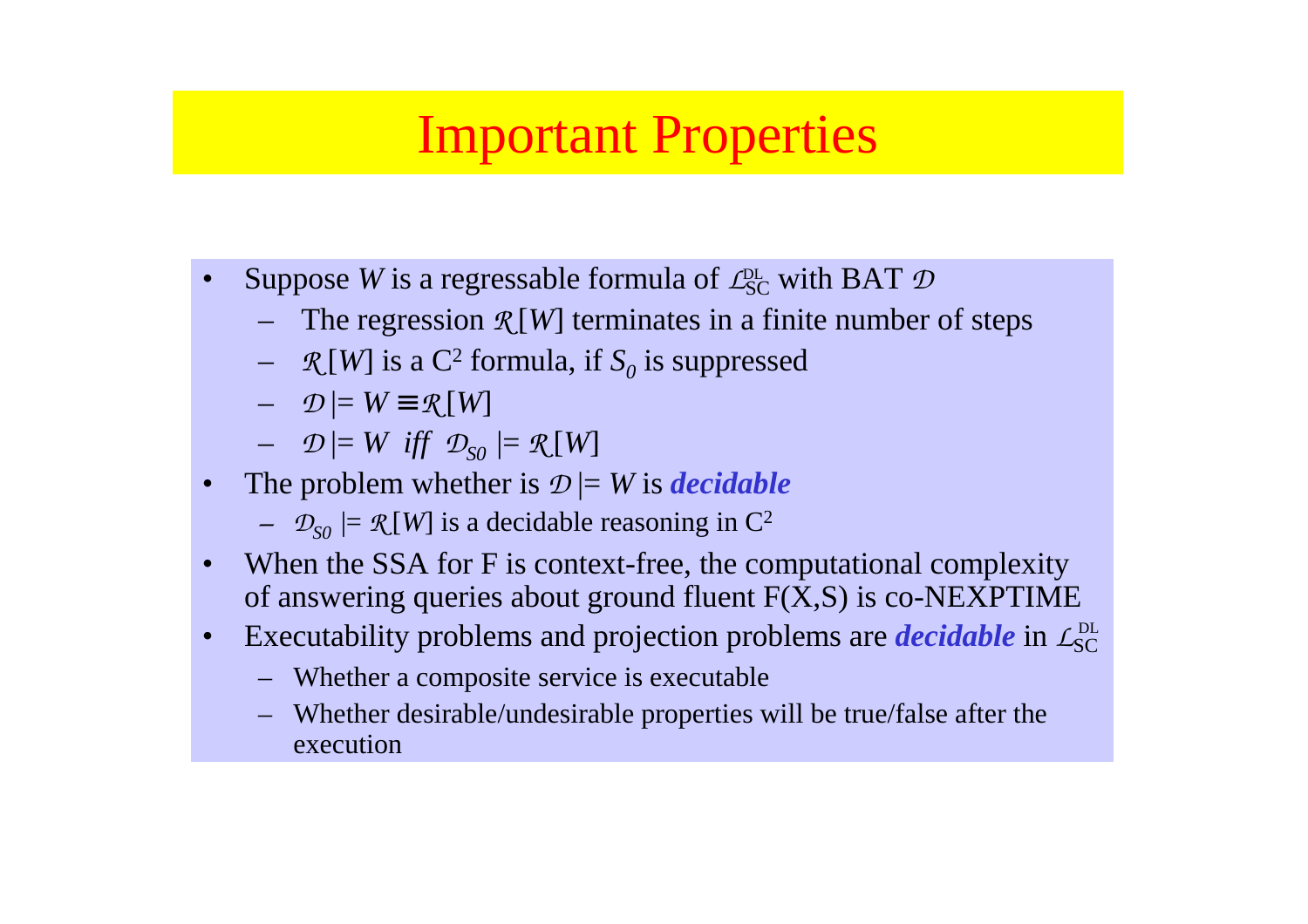#### Classical Progression

- • Regression is not practical when have to reason about properties after executing <sup>a</sup> very long sequence of actions
- •Progression: compute the new theory given the current theory
- •• [Lin & Reiter 1997] A set of sentences  $\mathcal{D}_a$  is the classical progression of the initial KB  $\mathcal{D}_0$  (wrt BAT  $\mathcal{D}$ ) after performing a ground action  $a$  in the situation  $S_0$  iff
	- $\mathcal{D}_a$  is uniform in  $do(a, S_0);$
	- $\mathcal{D} \models \mathcal{D}_a;$
	- $−$  for every model  $M_a$  of  $(\mathcal{D} \setminus \mathcal{D}_0) \cup \mathcal{D}_a$  , there is a model M of  $\mathcal D$  such that *Ma* and *M* have the same domain and interpret situation independent predicates, function symbols, Poss and all fluents about the future of  $do(a, S_0)$  identically.
- $\bullet$  The classical progression of <sup>a</sup> finite first-order knowledge base (KB) is not always FOL definable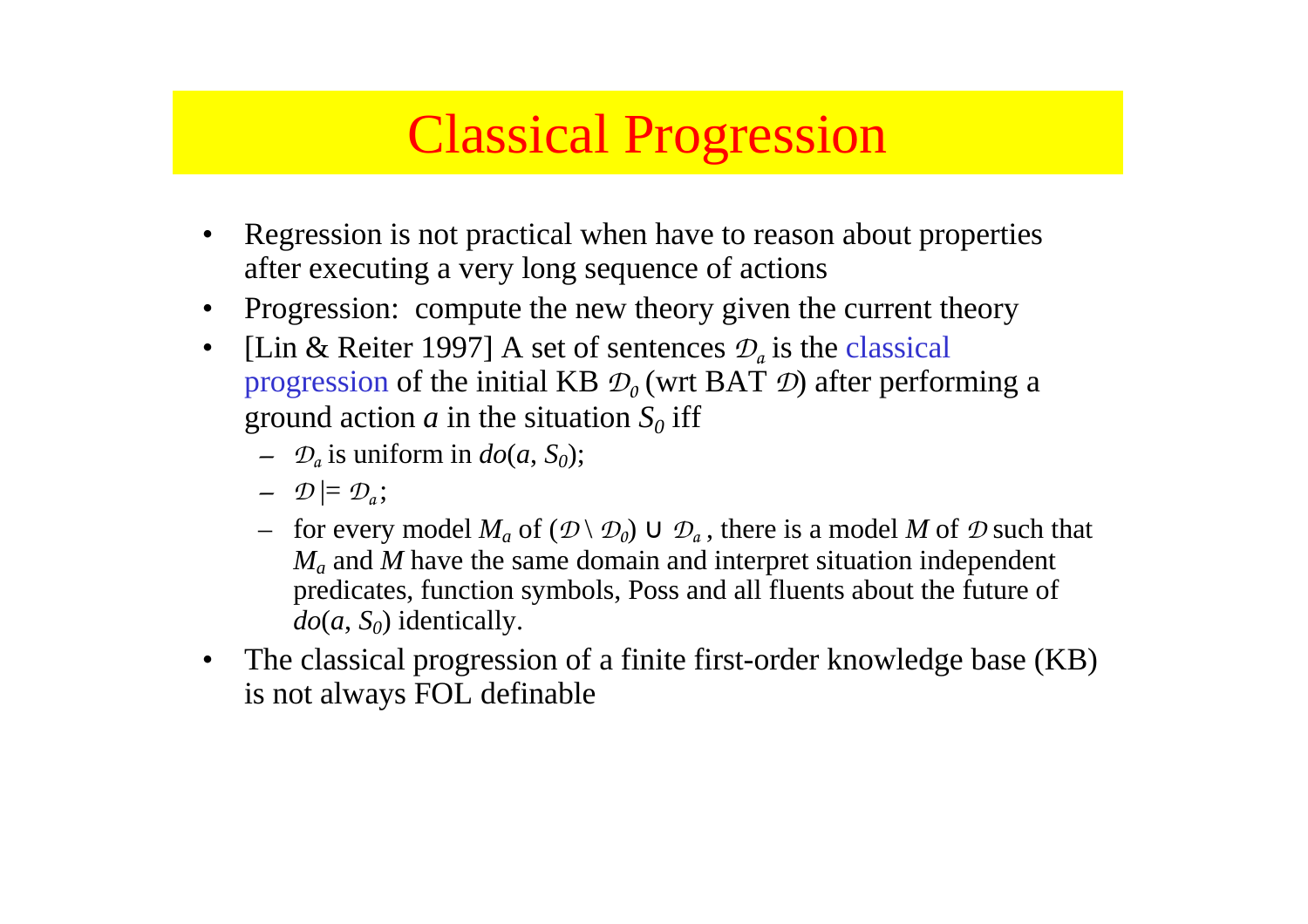#### A modified progression in  $\mathcal{L}_{\text{sc}}^{\text{DL}}$

- •• The (classical) progression of a KB in  $\mathcal{L}_{SC}^{DL}$  is not always FOL definable, hence is not definable in  $\mathcal{L}^{\text{BL}}_{\text{SC}}$ DL
- •• The definability of a finite KB in  $L_{SC}^{DL}$  remains open
- •Consider a (weaker than classical) modified progression in  $\mathcal{L}_{SC}^{DL}$ for a CNF-based KB for <sup>a</sup> local-effect BAT
- •• A CNF-based KB
	- –More general than proper KBs defined in [Liu & Levesque 2005]
	- – Includes two parts:
		- 1.Situation independent facts
		- 2.Conjunctions of disjunctions of equality-based formulas
	- – An example (we suppress the situation argument)  $[∀x(x = B<sub>1</sub> ⊃ ¬ ontable(x)) ∨ ∀y(y ≠ B<sub>2</sub> ⊃ ontable(y))] ∧$

 $\forall z (z \neq B_3 \land z \neq B_4 \supset hold(z))$ 

• A local-effect BAT: every SSA axiom is local-effect, i.e.,  $F(x, do(A, s)) \equiv x = B_1 \wedge p_1(s) \vee ... \vee x = B_m \wedge p_m(s) \vee ...$ *F*(*x,s*) ∧ ¬ ( *x*=*C*<sub>*I*</sub>∧ *q*<sub>*I*</sub>(*s*) ∨…  $\vee$ *x*=*C*<sub>*n*</sub> ∧ *q*<sub>*n*</sub>(*s*) )

where *<sup>s</sup>* is the only variable (both free and quantified) in any *pi* and *qj.*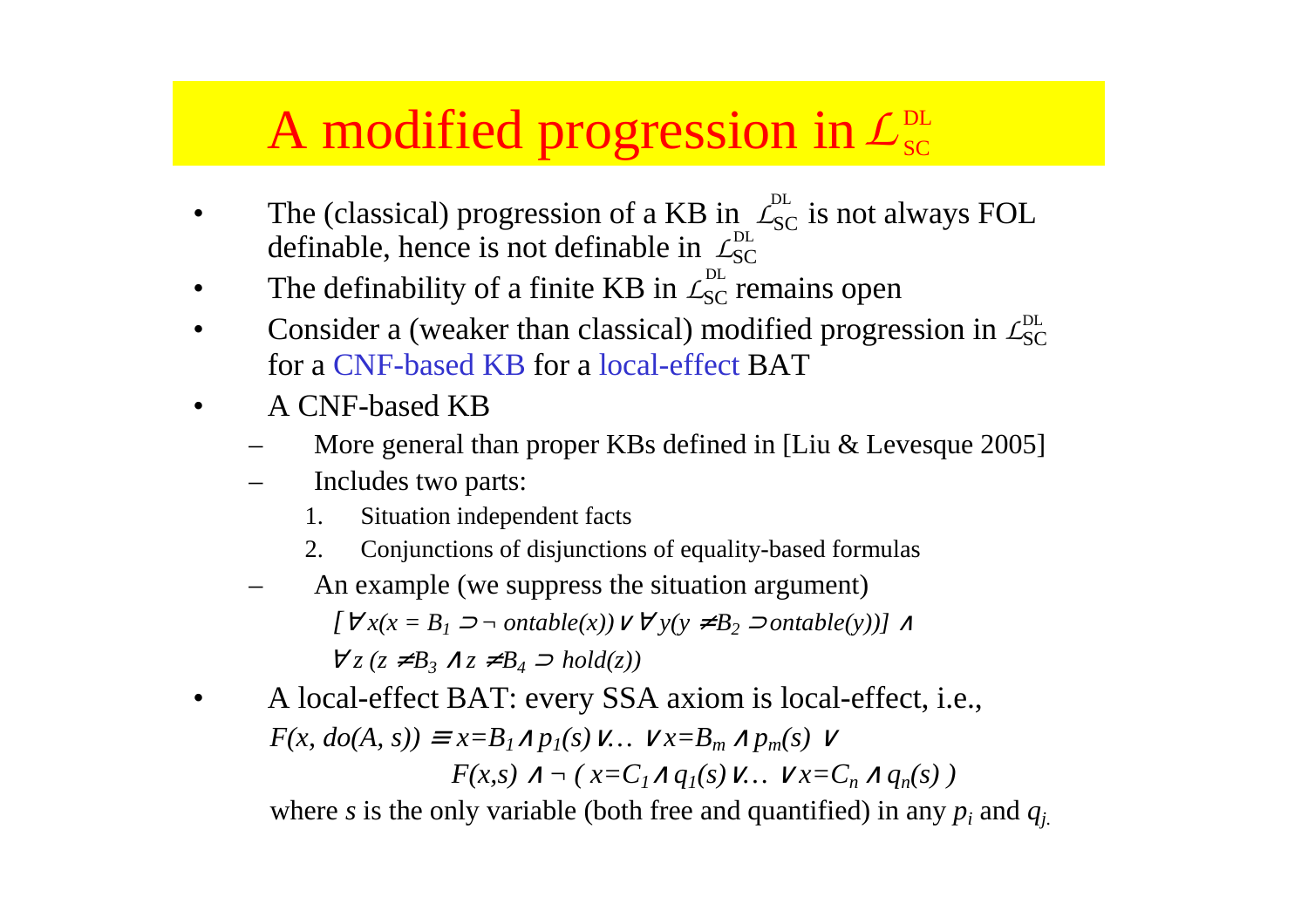## A Progression Algorithm & Properties

- • We provide an algorithm for computing <sup>a</sup> **modified progression** of <sup>a</sup> CNF-based KB after executing <sup>a</sup> ground action wrt <sup>a</sup> local-effect BAT
- $\bullet$ • The intuition of the algorithm
	- –Keep all situation independent information
	- For each fluent, add truth values for those objects where it will definitely become true (or false)
	- Update the remaining consistent information by removing knowledge about conflicting objects from the current KB
- •**Properties** 
	- If the given BAT is consistent, so is the modified progression
	- – The modified progression is (classically) sound, i.e, any model of the classical progression of the current KB wrt the given BAT is <sup>a</sup> model of the modified progression
- • Open problem
	- – Under what cases, the modified progression will be (classically) complete, i.e., any model of the modified progression of the current KB wrt the given BAT is <sup>a</sup> model of the classical progression